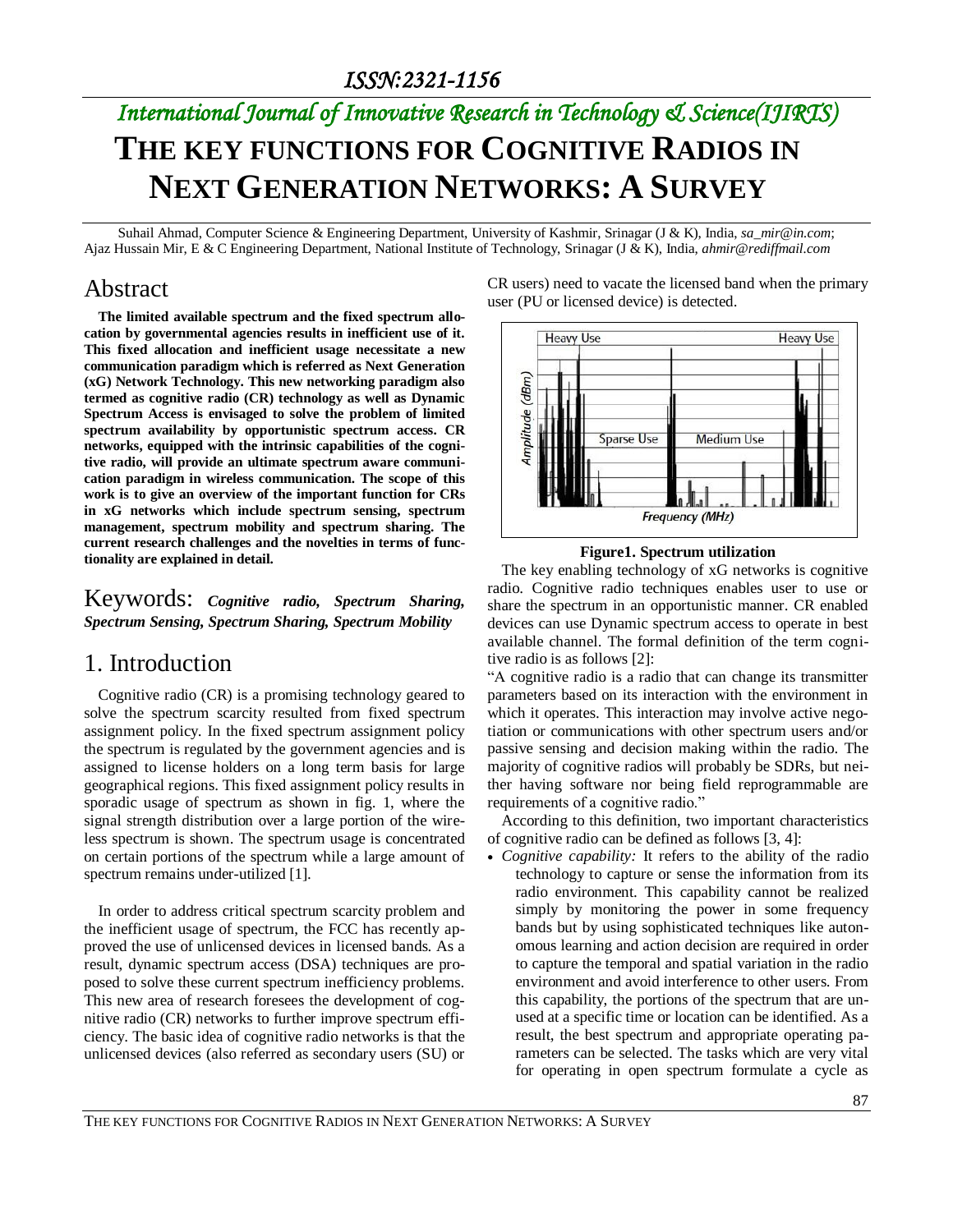shown in fig. 2, which is often referred as cognitive cycle [3, 4, 5].



**Figure 2. Cognitive cycle**

The three main steps of the cognitive cycle are spectrum sensing, spectrum analysis and spectrum decision. These will be discussed in sections 2, 3 and 4.

 *Re-configurability:* Re-configurability enables the radio to be dynamically programmed according to the environment. More specifically, the cognitive radio can be programmed to transmit and receive on a variety of frequencies and to use different transmission access technologies supported by its hardware design [6]. Several reconfigurable parameters that can be incorporated into the cognitive radio to achieve reconfigurability are:

• *Operating frequency:* A cognitive radio is capable of changing the operating frequency while the communication is going on. This change is based on the information sensed from the radio environment, then the most suitable operating frequency can be determined and the communication is dynamically performed on this appropriate operating frequency.

• *Transmission power:* Another key reconfigurable parameter is transmission power which can be configured within the power constraints. This enables dynamic transmission power configuration within the permissible power limit.

• *Modulation:* A cognitive radio should reconfigure the modulation scheme adaptive to the user requirements and channel conditions. For example, in the case of losssensitive applications, the error rate is more important than the data rate. Thus, the modulation scheme that enables the high reliability should be selected. Conversely, the delay sensitive applications focus on the data rate, which necessitate modulation schemes with high spectral efficiency bit error rate.

• *Communication technology:* A cognitive radio can also be used to provide interoperability among different communication systems.

The transmission parameters of a cognitive radio can be reconfigured while the transmission is going on not only at the beginning of a transmission. According to the spectrum characteristics, these parameters can be reconfigured such that the cognitive radio is switched to a different spectrum band, the transmitter and receiver parameters are reconfigured and the appropriate communication protocol parameters and modulation schemes are used.

The ultimate objective of cognitive radio is to obtain the best available spectrum through cognitive capability and to adjust transmission parameters using re-configurability. More specifically, the cognitive radio technology will enable the users to determine (a) which portions of the spectrum is available and detect the presence of primary users when the secondary user operates in the licensed band (Spectrum Sensing), (b) select the best available channel (Spectrum Management), (c) coordinate access with others users (Spectrum Sharing), and (d) vacate the channel when a licensed user is detected (Spectrum mobility).Once the aforementioned objectives are met, the next challenge is to make the network protocols adaptive to the available spectrum. Hence, new functionalities are required in an xG network to support this adaptivity. In brief, the critical functions for cognitive radio technology in xG networks can be summarized as:

- *Spectrum Sensing:* is the functionality enabling cognitive radios to be aware of spectrum usage and to detect spectrum opportunities
- *Spectrum Management:* Capturing the best available spectrum to meet the user communication requirements.
- *Spectrum Mobility:* Maintaining seamless transmission, a cognitive radio vacates its channel and reconstructs a transmission link on a different channel.
- *Spectrum sharing:* Provides the capability to maintain the QoS for CR users without causing interference to the primary users by coordinating the multiple accesses of CR users as well as allocating communication resources adaptively to the changes of radio environment.

This paper presents the critical functions required and current research challenges of the CR networks. In section 2, a brief overview of spectrum sensing techniques and challenges are discussed. In section 3-5, we explain the existing work and challenges in spectrum management, spectrum mobility and spectrum sharing, respectively. However, the complete analysis of spectrum sharing is taken as the future work in this area. Finally, conclusion is given in section 6.

## 2. Spectrum Sensing

Spectrum sensing a key function in CR networks is used to determine the vacant spectrum opportunities and to avoid interference with the PUs. In brief, CR monitors spectrum bands, captures information, and tries to detect spectrum holes. Cognitive radios have to account for situations where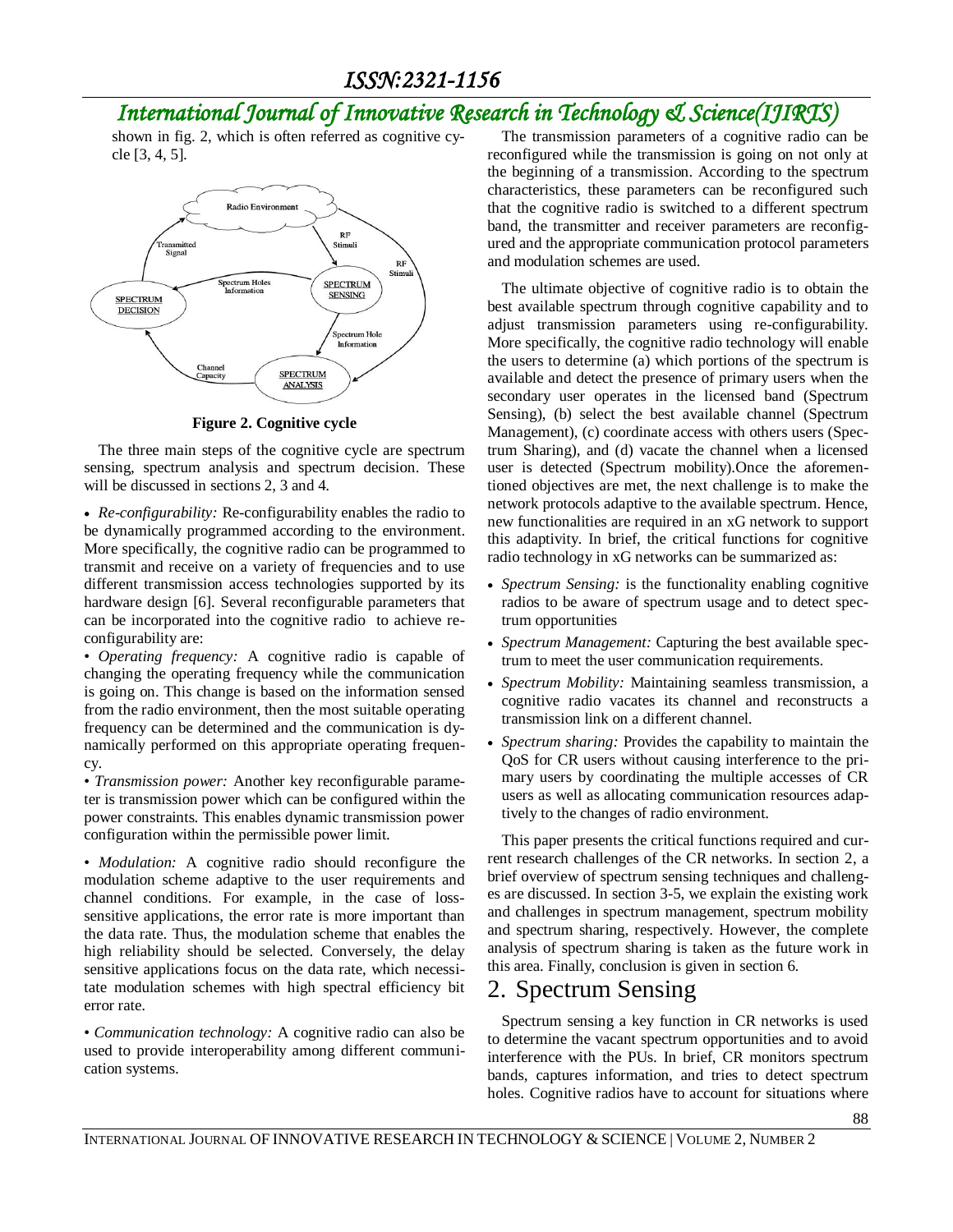# *International Journal of Innovative Research in Technology & Science(IJIRTS)*

there can be presence of PUs and SUs occupying the same channel space like in licensed band scenarios or when there are no primaries and every cognitive radio contends with other cognitive and non-cognitive radio for spectrum in the unlicensed band. The two main approaches for spectrum sensing techniques for CR networks are primary receiver detection and primary transmitter detection [7]. The primary receiver is based on determining the PUs that are receiving data within the communication range of a CR user. However, it is difficult for a cognitive radio to have a direct measurement of a channel between a receiver and a transmitter. The primary transmitter detection aims at finding the weak signal from a primary transmitter through the local observations of CR users. Thus, the most recent work focuses on primary transmitter detection based on local observations of CR users.

In general, spectrum sensing techniques can be classified as transmitter detection, cooperative detection and interference-based detection [7] as shown in Fig. 3.



**Figure 3. Spectrum Sensing Techniques**

#### **2.1 Transmitter Detection**

In transmitter detection, the CR user should distinguish between used and unused spectrum bands, i.e. CR users should have the capability to detect their own signal from a PU transmitter. Transmitter detection focuses on the detection of the weak signal from a primary transmitter through the local observations of xG users. The transmitter detection can be expressed by the following hypothesis [8]:

$$
x(t) = \begin{cases} n(t) & H_0, \\ hs(t) + n(t) & H_1, \end{cases}
$$

where  $x(t)$  is received signal received by the CR user,  $s(t)$ is the transmitted signal of the PU, n(t) is the AWGN and h is the amplitude gain of the channel.  $H_0$  is a null hypothesis, which states that there is no licensed user signal in a certain spectrum band.  $H_1$  is an alternative hypothesis, which indicates that there exists some licensed user signal. Three schemes are generally used for transmitter detection in spectrum sensing [9]: matched filter detection, energy detection and feature detection.

#### *2.1.1 Matched Filter Detection*

The matched filter is a linear optimal filter used for coherent signal detection to maximize the signal-to-noise ratio (SNR) in the presence of additive stochastic noise. It is obtained by correlating a known original PU signal s(t) with a received signal r(t) where T is the symbol duration of PU signals, as shown in fig. 4 [10]. Then the output of the filter is sampled at the synchronized timing. If the sampled value Y is greater than the threshold  $\lambda$ , the spectrum is determined to be occupied by the PU transmission otherwise spectrum is free.



**Figure 4. Matched Filter Detection**

This detection method is referred an optimal detector in stationary Gaussian noise. However, the matched filter requires not only a priori knowledge of the characteristics of the PU signal but also the synchronization between the PU transmitter and the CR user. If this information is not accurate, then the matched filter performs poorly. Also, CR users need to have different multiple matched filters dedicated to each type of the PU signal, which increases the implementation cost and complexity. For more practical implementation, a pilot signal of PU systems is used for the matched filter detection in [11].

#### *2.1.2 Energy Detection*

It is a non coherent detection optimal method to detect the unknown signal if the noise power is known. Due to its simplicity and no requirement on a priori knowledge of primary user signal, energy detection is the most popular sensing technique [11, 12, 13]. In this method, CR users sense the presence/absence of the PUs based on the energy of the received signals. As shown in Fig. 5, the measured signal r(t) is squared and integrated over the observation interval T. Finally, the output of the integrator is compared with a threshold  $\lambda$  to decide if a PU is present or not [14].





#### **Figure 5. Energy Detection**

Energy detection method is also referred as Blind signal detector because it ignores the structure of the signal. It estimates the presence of the signal by comparing the energy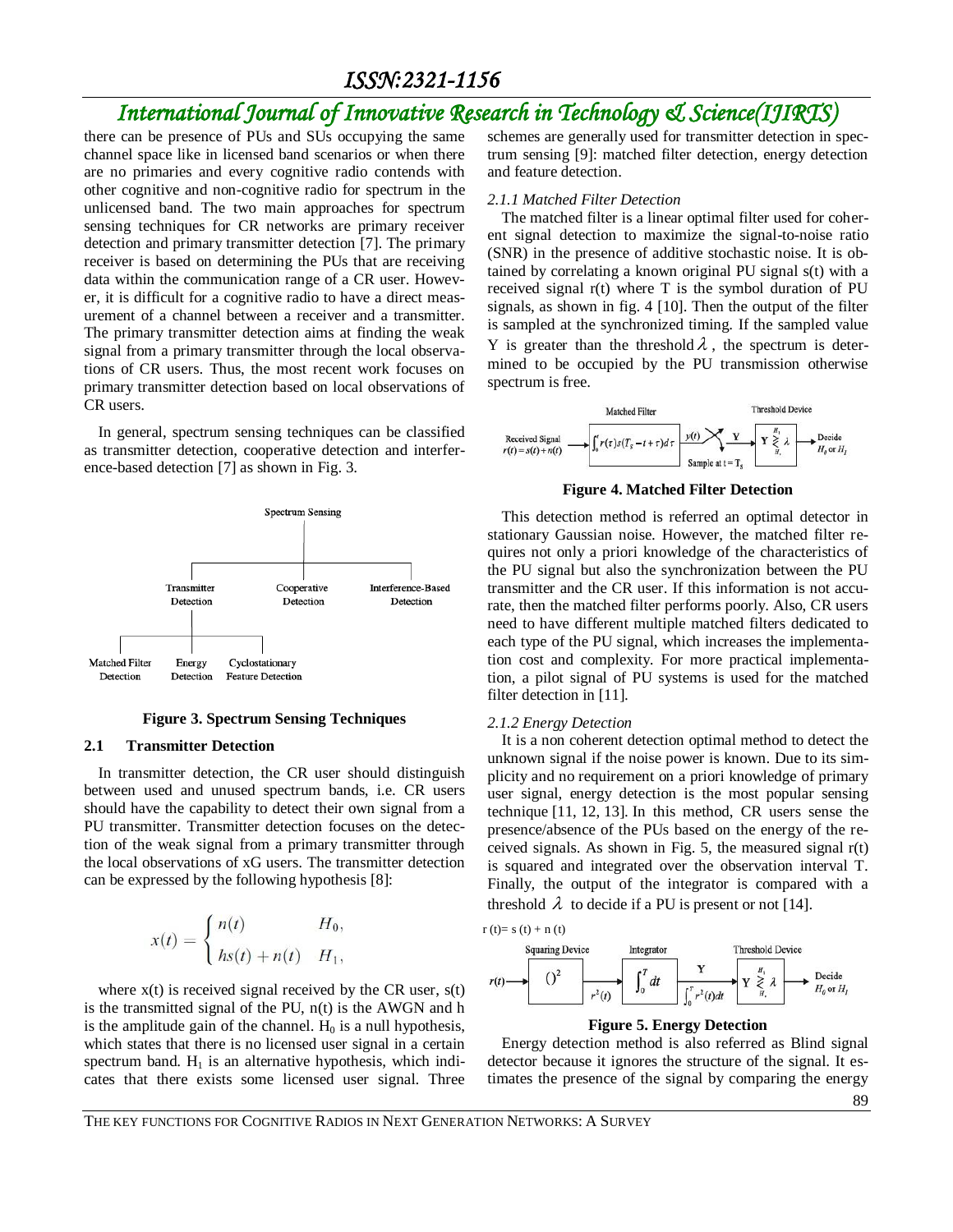received with a known threshold  $\lambda$  derived from the statistics of the noise. Analytically, it can be expressed again by the same hypothetical model as:

$$
x(t) = \begin{cases} n(t) & H_0, \\ hs(t) + n(t) & H_1, \end{cases}
$$

Where x (t) is the sample to be analyzed at each instant t and n (t) is the noise of variance  $\sigma^2$ . Let x (t) be a sequence of received samples  $t \in \{1, 2,...N\}$  at the signal detector, then a decision rule can be stated as,

H $_0$  if  $\mathcal{E} < \mathcal{\lambda}$ 

 $H_1$  if  $\mathcal{E} > \lambda$ ; Where  $\mathcal{E} = E / y(t)$  the estimated energy of the received signal and  $\lambda$  is chosen to be the threshold.

Energy detector is easy to implement but it has several shortcomings. It requires  $O(1/SNR^2)$  samples for a given detection probability [9,15]. Thus, in case of energy detection if CR users need to detect weak PU signals (SNR: -10 dB to -40 dB), the energy detection takes longer detection time compared to that of matched filter detection. Also, since the energy detection depends only on the SNR of the received signal, its performance is susceptible to uncertainty in noise power. If the noise power is uncertain, the energy detector will not be able to detect the signal reliably as the SNR is less than a certain threshold, referred as SNR wall [16]. Also, the energy detector can only determine the presence of the signal but cannot differentiate signal types. Thus, the energy detector is prone to the false detection triggered by the unintended CR signals.

#### *2.1.3 Feature Detection*

In feature detection the presence of primary user is detected by extracting their specific features such as pilot signals, symbol rate, cyclic prefixes, spreading codes or modulation types from local observation. These features introduce builtin periodicity in the modulated signals, which can be detected by analyzing a spectral correlation function as shown in Fig. 6. The feature detection leveraging this periodicity is also called cyclostationary detection. Here, the spectrum correlation of the received signal r(t) is averaged over the interval T, and compared with the test statistic to determine the presence of PU signals, similar to energy detection [9].



#### **Figure 6. Feature Detection**

The distinguishing feature of this method of sensing is its robustness to the uncertainty in noise power. Also, it can distinguish the signals from different networks. This method allows the CR user to perform sensing operations independently of those of its neighbors without synchronization.

Although feature detection is most effective but it is computationally complex and requires significantly long sensing time [17].

In [18], the enhanced feature detection scheme combining cyclic spectral analysis with pattern recognition based on neural networks is proposed. The distinct features of the received signal are extracted using cyclic spectral analysis and represented by both spectral coherent function and spectral correlation density function. The neural network, then, classifies signals into different modulation types. In [19], it is shown that the feature detection enables the detection of the presence of the Gaussian minimum shift keying (GMSK) modulated GSM signal (PU signal) in the channel under severe interference from the orthogonal frequency division multiplexing (OFDM) based wireless LAN signal (CR signal) by exploiting different cyclic signatures of both signals.

A covariance-based detection scheme based on the autocorrelations or statistical covariance of the received signal is proposed in [20]. The statistical covariance matrices or autocorrelations of signal and noise are generally different. The statistical covariance matrix of noise is determined by the receiving filter. Based on this characteristic, it differentiates the presence of PU users and noise. The method can be used for various signal detection applications without knowledge of the signal, the channel and noise power.

The comparison of different transmitter detection techniques for spectrum sensing and the spectrum opportunities is shown in fig. 7. It is clear from the figure that matched filter based detection is complex to implement in CRs, but has highest accuracy. Similarly, the energy based detection is least complex to implement in CR system and least accurate compared to other approaches. And other approaches are in between of these two [21].

#### **2.2 Cooperative Detection**

Cooperative detection refers to spectrum sensing techniques where information from multiple CR users is used for primary user detection. In next Generation networks, each CR user needs to determine spectrum availability by itself depending only on its local observations. However the observation range of the CR user is small and typically less than its transmission range. Thus, even though CR users find the unused spectrum portion, their transmission may cause interference at the primary receivers inside their transmission range, which is referred receiver uncertainty problem [7]. Also, if the CR user receives a weak signal with a low signal-to-noise ratio (SNR) due to multi-path fading, or it is located in a shadowing area, it cannot detect the signal of the PUs. Thus, in CR networks, spectrum sensing necessitates an efficient cooperation scheme in order to prevent interference to PUs outside the observation range of each CR user [7, 22].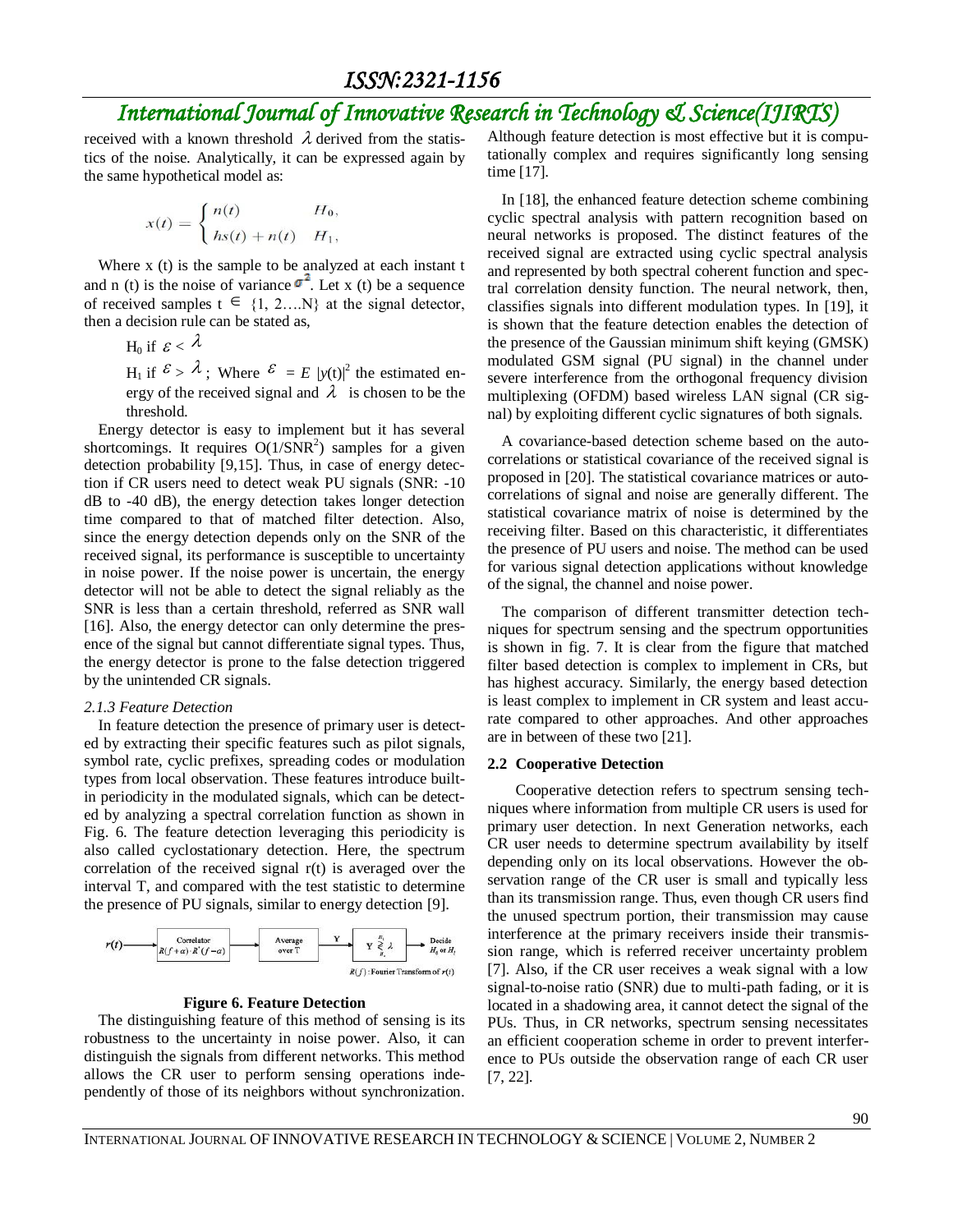

#### **Figure 7. Sensing accuracy and complexity of various sensing methods**

For cooperation, when a CR user detects the PU activities, it should notify its observations promptly to its neighbors to evacuate the busy spectrum. For this, a reliable control channel is needed for discovering neighbors of a CR user as well as exchanging sensing information. In addition to this, asynchronous sensing and transmission schedules make it difficult to exchange sensing information between neighbors. Thus, robust neighbor discovery and reliable information exchange are critical issues in implementing cooperative sensing in CR Networks.

In [23], a scheme for wireless mesh networks is proposed, where the mesh router and the mesh clients supported by it form a cluster. Here, the mesh clients send their individual sensing results to the mesh router, which are then combined to get the final sensing result. In [24], a notification protocol based on in-band signaling is proposed to disseminate the evacuation information among all CR users and thus evacuate the licensed spectrum reliably. This protocol uses the spreading code for its transmission, leading to tolerance in interference from both primary and other CR transmissions. Furthermore, due to its flooding-based routing scheme, it requires little prior information on the network topology and density.

In [25], an optimal cooperative sensing strategy is proposed, where the final decision is based on a linear combination of the local test statistics from individual CR users. The combining weight for each user's signal indicates its contribution to the cooperative decision making. For example, if a CR user receives a higher-SNR signal and frequently makes its local decision consistent with the real hypothesis, then its test statistic has a larger weighting coefficient. In case of CR users in a deep fading channel, smaller weights are used to reduce their negative influence on the final decision.

Cooperative detection is theoretically more accurate since the uncertainty in a single user's detection can be minimized through collaboration [26]. Moreover, shadowing effects and multipath fading can be mitigated so that the detection probability is improved in a heavily shadowed environment. While cooperative approaches provide more accurate sensing performance, they cause adverse effects on resource-constrained networks due to the overhead traffic required for dissemination of sensing information.

#### **2.3 Interference based detection**

The basic idea behind the interference based detection is to set up an upper interference limit for given frequency band in specific geographic location such that the CR users are not allowed to cause harmful interference while using the specific band in specific area. Typically, CR user transmitters control their interference by regulating their transmission power (their out of band emissions) based on their locations with respect to primary users. This method basically concentrates on measuring interference at the receiver.

This new method for measuring interference, referred to as interference temperature model shown in Fig. 8 has been introduced by the FCC [27]. The model shows the signal of a radio station designed to operate in a range at which the received power approaches the level of the noise floor. As additional interfering signals appear, the noise floor increases at various points within the service area, as indicated by the peaks above the original noise floor. The interference temperature model accounts for the cumulative RF energy from multiple transmissions and sets a maximum cap on their aggregate level. As long as xG users do not exceed this limit by their transmissions, they can use this spectrum band. In [28], a direct receiver detection method is presented, where the local oscillator (LO) leakage power emitted by the RF front-end of the primary receiver is exploited for the detection of primary receivers. In order to detect the LO leakage power, low-cost sensor nodes are mounted close to the primary receivers. The sensor nodes detect the leakage LO power to determine the channel used by the primary receiver and this information is used by the unlicensed users to determine the vacant spectrum.

However, there exist some limitations in measuring the interference temperature. In [29], the interference is defined as the expected fraction of primary users with service disrupted by the CR operations. This method considers factors such as the type of unlicensed signal modulation, power control, antennas, ability to detect active licensed channels, and activity levels of the licensed and unlicensed users. However, this model describes the interference disrupted by a single CR user and does not consider the effect of multiple CR users. In addition, if CR users are unaware of the location of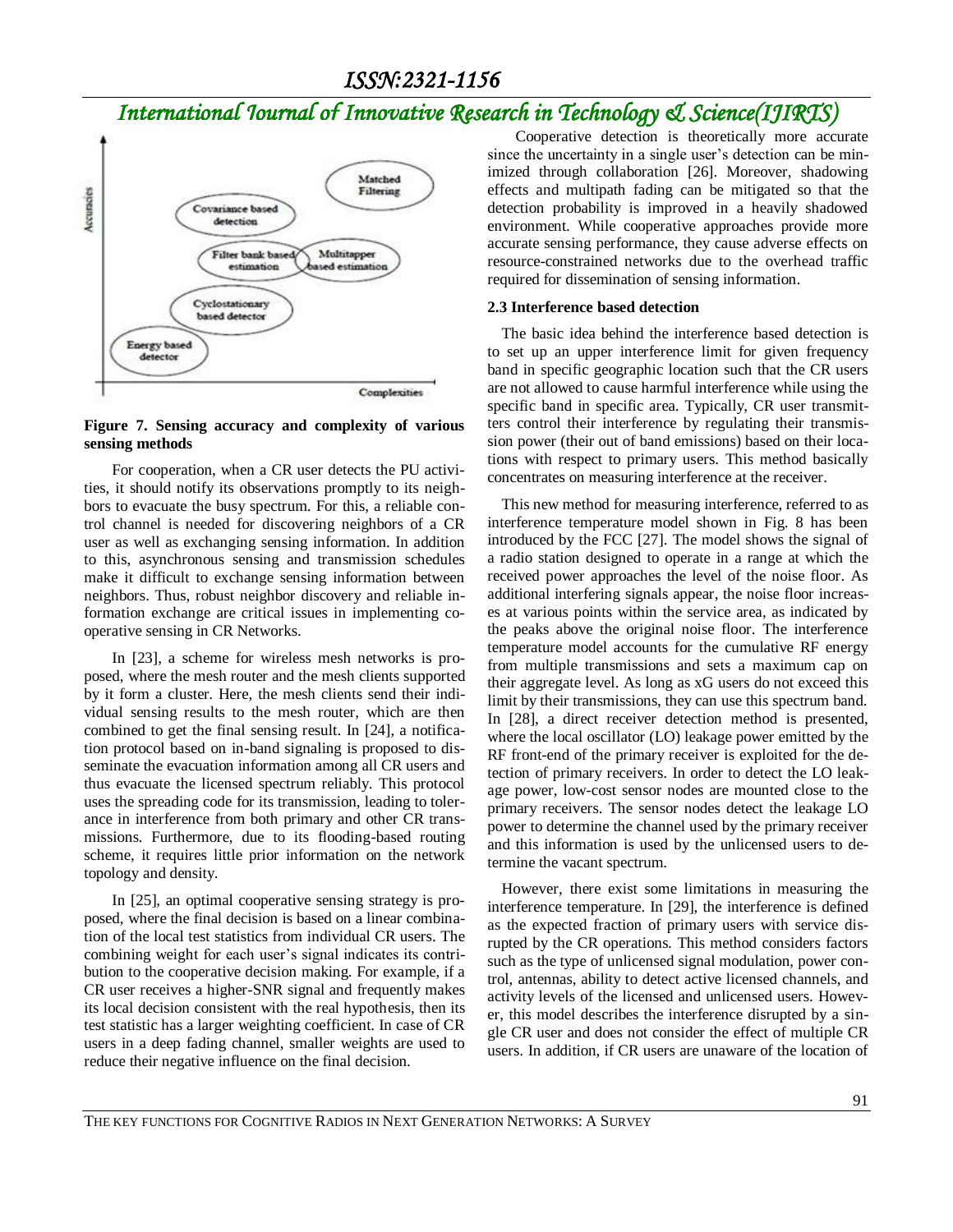the nearby primary users, the actual interference cannot be measured using this method.



#### **Figure 8. Interference temperature model**

#### **2.4 Research challenges in spectrum sensing**

There are various research challenges that need to be addressed inorder to formulate the best spectrum sensing function and some of them are as follows:

*Detection Capability:* The main requirement of CR networks is the detection of the primary users in a very short time. OFDM based CR networks are known to be excellent fit for the physical architecture of xG networks [30, 31]. Since in OFDM based xG networks multicarrier sensing can be exploited which reduces the sensing time. In [30] power based sensing algorithm is used to detect the presence of primary users. The overall detection time is reduced by collecting information from each carrier but it increases the design complexity. Hence, efficient sensing algorithms need to be developed such that the complexity can be reduced within a given detection error probability.

*Optimization of cooperative sensing:* Cooperative sensing involves sharing of sensing information among the CR users. This improves the accuracy of sensing at the cost of increased network traffic. It also results in higher latency in collecting and this information and due to channel contention and packet re-transmission. Hence, efficient cooperative techniques are required for correct and efficient sensing.

*Effect of Multi-user networks:* The CR users work in multi-user networks wherein multiple CR users and PUs operate. Also there may be other CR users contenting for the same spectrum band. However current interference models do not consider the effect of multiple CR users [29]. The Multi-user environment imposes more challenges to the CR user to sense the PUs and to estimate the actual interference. So, sensing techniques should be developed which will consider this multi-user environment.

*Interference temperature measurement:* A CR user is aware of its transmission power level and its precise location

with the help of a positioning system. With this ability, however, its transmission could cause significant interference at a neighboring nodes receiving on the same frequency. However, currently, there exists no practical way for a cognitive radio to estimate the interference temperature at nearby primary receivers as these are usually passive devices, a CR user cannot be aware of the precise locations of primary receivers. Hence, if the CR users cannot measure the effect of their transmission on all possible receivers, a useful interference temperature measurement may not be feasible and we cannot formulate an efficient temperature model.

### 3. Spectrum Management

The main aim of Cognitive radio technology is to improve the usage of scarce electromagnetic spectrum resource by operating in unused spectrum bands that may be spread over wide frequency range including both licensed and unlicensed bands. As these unused licensed and unlicensed bands may be spread over a wide range, the CR networks should decide on the best spectrum band to meet the QoS requirements over all available spectrum bands. To achieve this new spectrum management functions are required for CR networks. These functions can be classified as spectrum sensing, spectrum analysis, and spectrum decision. While spectrum sensing has been discussed in previous section, which is primarily a PHY layer issue, spectrum analysis and spectrum decision are closely related to the upper layers. In this section, spectrum analysis and spectrum decision are investigated.

#### **3.1 Spectrum analysis**

In CR networks, the available spectrum holes show different characteristics which vary over time. Since the CR users are equipped with the cognitive radio based physical layer, it is important to understand the characteristics of different spectrum bands. Spectrum analysis enables the characterization of different spectrum bands, which can be exploited to get the spectrum band appropriate to the user requirements. In order to describe the dynamic nature of CR networks, each spectrum hole should be characterized considering the primary user activity and the spectrum band information such as operating frequency and bandwidth. Hence, it is essential to define parameters such as interference level, channel error rate, path-loss, link layer delay, and holding time that can represent the quality of a particular spectrum band.

Since spectrum being the shared resource and some spectrum bands can be crowded compared to others. Hence the spectrum in use determines the interference characteristics of the channel. The path loss factor is associated with the frequency. It increases with the increase in frequency and as a result, if transmission power is kept constant, than the transmission range reduces with the increase in frequency. Now, if transmission power is increased to compensate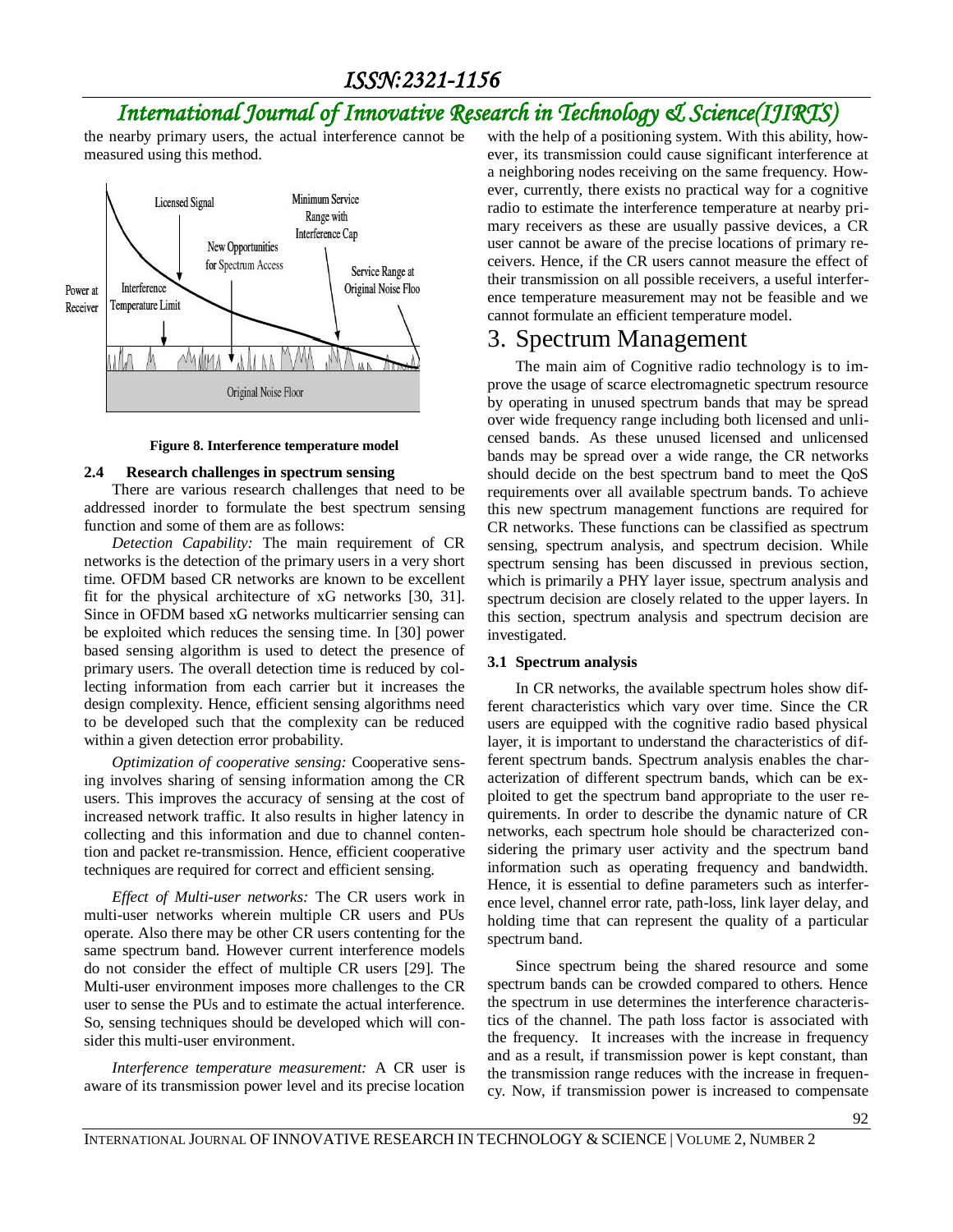# *International Journal of Innovative Research in Technology & Science(IJIRTS)*

the path loss, this results in higher interference to other users. Another important factor being the holding time refers to the expected time duration that the CR user can occupy a licensed band before getting interrupted. The longer holding time results in better quality. Frequent spectrum handoff can decrease the holding time, so previous statistical patterns of handoff should be considered while designing the CR networks with large expected holding time.

Channel capacity can be derived from the above mentioned parameters. The related work [28, 30] on spectrum analysis only focuses on spectrum capacity estimation. However, besides the capacity, other factors such as link error rate, delay, and holding time also have significant influence on the quality of services. Moreover, the capacity is closely related to both interference level and path loss. However, a complete analysis and modeling of spectrum in CR networks is yet to be developed.

#### **3.2 Spectrum decision**

Based on the characteristics of spectrum bands, appropriate operating spectrum band should be selected for the current transmission considering the QoS requirements and the spectrum characteristics. Hence, the spectrum management function must be aware of user QoS requirements. Based on the user requirements, acceptable error rate, delay bound, the transmission mode, the data rate and the bandwidth of the transmission can be determined. Then, according to the decision rule, the set of appropriate spectrum bands can be chosen from these parameters. Five spectrum decision rules are presented in [32], which are focused on fairness and communication cost. However, this method assumes that all channels have similar throughput capacity. An opportunistic frequency channel skipping protocol is proposed in [33], for the search of better quality channel, where this channel decision is based on SNR. In order to consider the primary user activity, the number of spectrum handoff, which happens in a certain spectrum band, is used for spectrum decision [34]. Thus the main functionalities required for spectrum decision are:

- *Spectrum characterization:* Based on the observation of radio environment and PU activity, the CR users determine not only the characteristics of each available spectrum but also its PU activity model.
- *Spectrum selection:* The CR user finds the best spectrum band for each hop on the determined end-to-end route so as to satisfy end-to-end QoS requirements.
- *Reconfiguration:* Besides route and spectrum selection, spectrum decision involves reconfiguration of CR users. The CR users reconfigure communication protocol as well as communication hardware and RF front-end according to the radio environment and user QoS requirements. The adaptive protocols are developed in

[35] to determine the transmission power as well as the best combination of modulation and error correction code for a new spectrum band by considering changes in the propagation loss.

#### **3.3 Spectrum management challenges**

The various challenges that the researchers need to address in defining optimum spectrum management function are as follows:

*Multiple spectrum bands:* In CR networks, multiple spectrum bands can be simultaneously used for the transmission. Also, the CR networks do not require the selected multiple bands to be contiguous. Thus, a CR user can send packets over non-contiguous spectrum bands. This multispectrum transmission shows less quality degradation during the spectrum handoff compared to the conventional transmission on single spectrum band [36]. A spectrum management framework should support multiple spectrum decision capabilities but to determine the number of spectrum bands and how to select the set of appropriate bands are still open research issues in CR networks.

*Joint spectrum decision and reconfiguration framework:* Once the available spectrum bands are characterized, the most appropriate spectrum band should be selected by considering the QoS requirements (delay, jitter, average session time, acceptable loss rate, etc) and the spectrum characteristics. However, according to the reconfigurable transmission parameters such as modulation type, error control scheme, and communication protocol, these spectrum characteristics change significantly. Sometimes, with only reconfiguration, CR users can maintain the quality of the current session. Thus there is a need for a joint spectrum decision and reconfiguration framework so as to find the optimal combination of the spectrum band and parameter configuration according to applications with diverse QoS requirements.

*Decision model:* A simple decision model based on Signal to noise ratio is not enough to characterize the spectrum band in CR networks. Besides the SNR, many spectrum characterization parameters would affect the quality. Thus, how to combine these spectrum characterization parameters for the spectrum decision model is still an open issue.

## 4. Spectrum Mobility

CR users are generally regarded as visitors to the licensed spectrum. Hence, if the specific portion of the spectrum in use is required by a PU, the communication needs to be continued in another vacant portion of the spectrum. This notion is called spectrum mobility. Spectrum mobility gives rise to a new type of handoff in CR networks, the so-called spectrum handoff, in which, the users transfer their connections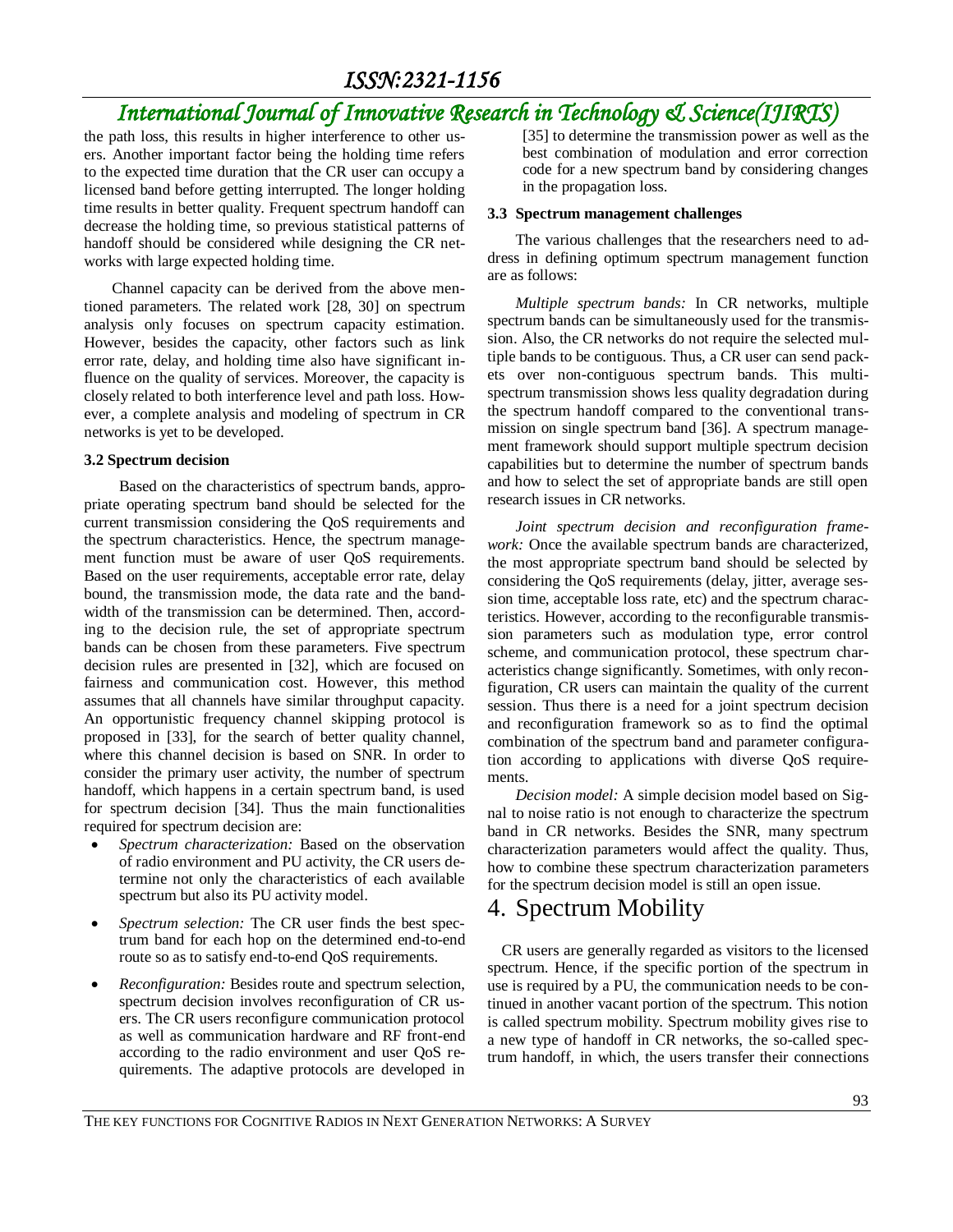to an unused spectrum band. In CR networks, spectrum handoff occurs:

- when PU is detected,
- with a current spectrum band cannot provide the QoS requirements,
- the CR user loses its connection due to the mobility of users involved in an on-going communication.

The main functionalities required for spectrum mobility in CR networks are spectrum handoff and connection management. These are discussed in following sub-sections.

#### **4.1 Spectrum handoff**

Spectrum mobility gives rise to a new type of handoff in CR networks, referred as spectrum handoff. Spectrum handoff can be implemented based on two different strategies: reactive and proactive. In reactive spectrum handoff, CR users perform spectrum switching after detecting link failure due to spectrum mobility. This method requires immediate spectrum switching without any preparation time, resulting in significant quality degradation in on-going transmissions. On the other hand, in proactive spectrum handoff CR users predict future activity in the current link and determine a new spectrum while maintaining the current transmission, and then perform spectrum switching before the link failure happens. Since proactive spectrum handoff can maintain current transmissions while searching a new spectrum band, the spectrum switching is faster but requires more complex algorithms for these concurrent operations. Depending on the events that trigger the spectrum mobility, different handoff strategies are needed.

Spectrum handoff delay is an important factor in determining the performance of spectrum mobility. This delay is dependent on the following operations in CR networks: First, the different layers of the protocol stack must adapt to the channel parameters of the operating frequency. Also we need to consider the spectrum and route recovery time and the actual switching time determined by the RF front-end reconfiguration. Furthermore, to find the new spectrum and route, CR users need to perform out-of band sensing and neighbor discovery. Furthermore, for more efficient spectrum discovery in out-of-band sensing, IEEE 802.22 adopts the backup channel lists which are selected and maintained so as to provide the highest probability of finding an available spectrum band within the shortest time [37]. Algorithm for updating the backup channel lists is proposed in [38] to support fast and reliable opportunity discovery with the cooperation of neighbor users.

To overcome the effect of delay on the on-going transmission, connection management needs to coordinate the spectrum switching by collaborating with upper-layer protocols, which will be explained in the following subsection.

#### **4.2 Connection Management**

When the current operational frequency becomes busy in the middle of a communication by a CR user, then applications running in this node have to be transferred to another available frequency band. However, the selection of new operational frequency may take time. An important requirement of connection management protocols is the information about the duration of a spectrum handoff. Once the latency information is available, the CR user can predict the influence of the temporary disconnection on each protocol layer, and accordingly preserve the ongoing communications with only minimum performance degradation through the reconfiguration of each protocol layer and an error control scheme.

#### **4.3 Spectrum mobility research challenges**

This subsection discusses the open research issues for efficient spectrum mobility in CR networks.

*Spectrum mobility in time domain:* CR networks adapt to the wireless spectrum based on available bands of the spectrum. Since these available channels change over time, enabling QoS in this environment is challenging. The physical radio should move through the spectrum to meet the QoS requirements.

*Spectrum mobility in space:* The available bands also change as a user moves from one place to another. Hence, continuous allocation of spectrum is a major challenge in such networks.

*Switching delay management:* The spectrum switching delay is associated not only with hardware, such as an RF front-end, but also to algorithm development for spectrums sensing, spectrum decision, link layer, and routing. Thus, it is desirable to design spectrum mobility in a cross-layer approach to reduce the operational overhead among each functionalities and to achieve a faster switching time. Also, the estimation of accurate latency in spectrum handoff is essential for reliable connection management.

*Flexible spectrum handoff framework:* As stated previously, there are two different spectrum handoff strategies: reactive and proactive, which show different influence on the communication performance. Furthermore, spectrum handoff should be performed while adapting to the type of applications and network environment. In case of a delaysensitive application, CR users can use a proactive switching, instead of a reactive switching. In this method, through the prediction of PU activities, CR users switch the spectrum before PUs appear, which helps to reduce the spectrum switching time significantly. On the other hand, energy constrained devices such as sensors need reactive spectrum switching. Thus, we need to develop a flexible spectrum handoff framework to exploit different switching strategies.

### 5. Spectrum Sharing

Spectrum sharing provides the capability to maintain the QoS of CR users without causing interference to the PUs by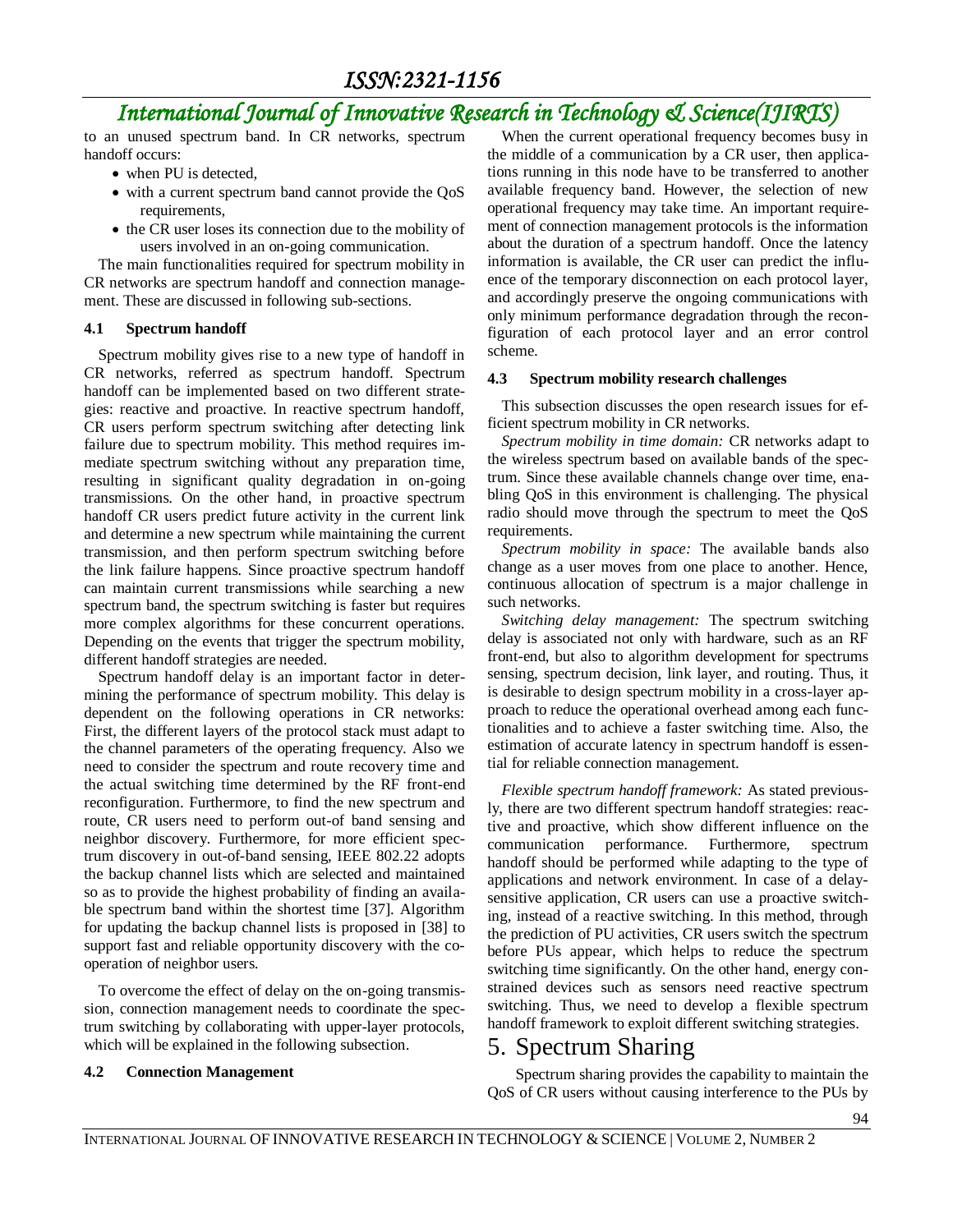# *International Journal of Innovative Research in Technology & Science(IJIRTS)*

coordinating the multiple access of CR users as well as allocating communication resources adaptively to the changes of radio environment. Thus, spectrum sharing is performed in the middle of a communication session and within the spectrum band, and includes many functionalities of a medium access control (MAC) protocol and resource allocation in classical ad hoc networks. However, the unique characteristics of cognitive radios such as the coexistence of CR users with PUs and the wide range of available spectrum incur substantially different challenges for spectrum sharing in CR Networks. Spectrum sharing techniques are generally focused on two types of solutions, i.e., spectrum sharing inside a CR network (intra-network spectrum sharing), and among multiple coexisting CR networks (inter-network spectrum sharing) [7].

The spectrum sharing techniques can be classified into three categories [7]:

*Architecture based:* includes centralized and distributed spectrum sharing approaches.

*Spectrum allocation behavior:* includes cooperative and non-cooperative spectrum sharing approaches.

*Spectrum access technique:* includes overlay and underlay approaches.

The analysis of CR spectrum sharing technique has been investigated by various researchers which include [32, 39- 44]. .

### 6. Conclusion

Cognitive radio networks are envisaged as a promising technology for future wireless networks. It aims to solve the problem of spectrum scarcity by making efficient and opportunistic use of spectrum bands reserved for the use of licensed users. The basic feature of CR technology is that CR devices are able to sense the operating environment and adapt to real-time changes. This enables CR devices to find the available non-utilized spectrum bands and access them, while not interfering with licensed transmissions. Spectrum sensing, spectrum management, spectrum mobility and spectrum sharing are key mechanisms that ensure the efficient operation of both cognitive and primary networks. The objective is to assign spectrum bands to cognitive users in order to avoid interfering with licensed users and maximize their performance.

In this paper a brief overview of the key functions required in cognitive radio networks is presented. We analyze the spectrum sensing techniques, the different approaches used for sensing and the various aspects of spectrum management and spectrum mobility that are used to solve the spectrum assignment problem. In addition to it, we have also discussed several open issues and challenges that need to investigated fully by the research community and can be the basis for future work in this area.

#### References

- [1] FCC, Spectrum policy task force report, ET Docket No. 02- 135, November 2002
- [2] FCC, Notice of proposed rule making and order, ET Docket No. 03-322, December 2003
- [3] S. Haykin, Cognitive radio: brain-empowered wireless communications, IEEE Journal on Selected Areas in Communications 23 (2) 201-220, 2005
- [4] R. W. Thomas, LA. DaSilva, A.B. Mackenzie, Cognitive networks, in the proceedings of the IEEE DySPAN 2005, pp. 352-360, November 2005
- [5] J. Mitola III, Cognitive radio: an integrated agent for software defined radio, Ph. D Thesis, KTH Royal Institute of Technology, 2000
- [6] F.K. Jondral, Software-defined radio: basic and evolution to EURASIP Journal on Wireless Communication and Networking, 2005
- [7] Akyildiz, I., W. Lee, M. Vuran, and S. Mohanty, NeXt Generation/ Dynamic Spectrum Access/Cognitive Radio Wireless Networks: A Survery, *Computer Networks*, vol. 50, no. 13, pp. 2127–2159, 2006.\
- [8] A. Ghasemi, E.S. Sousa, Collaborative spectrum sensing for opportunistic access in fading environment, in: Proc. IEEE DySPAN 2005, November 2005, pp. 131–136.
- [9] D. Cabric, S.M. Mishra, R.W. Brodersen, Implementation issues in spectrum sensing for cognitive radios, in: Proceeings of the IEEE Asilomar Conference on Signals, Systems and Computers 2004, November 2004, pp. 772–776.
- [10] I. F. Akyildiz, W. Lee, K.R. Chowdhury, CRAHNs: Cognitive radio adhoc networks, Journal on Adhoc Networks, Elsevier, 2009
- [11] D. Cabric, A. Tkachenko, R.W. Brodersen, Spectrum sensing measurements of pilot, energy, and collaborative detection, in: Proceedings of the IEEE Military Communications Conference(MILCOM), October 2006.
- [12] Ekram Hossain, Vijay Bhargava, Cognitive Wireless Communication Networks", Springer, 2007.
- [13] Linda Doyle, Essentials of Cognitive Radio, Cambridge University Press, 2009
- [14] F. Digham, M. Alouini, M. Simon, On the energy detection of unknown signals over fading channels, in: Proceedings of the IEEE ICC 2005, vol. 5, May 2003, pp. 3575–3579.
- [15] A. Sahai, N. Hoven, R. Tandra, Some fundamental limits on cognitive radio, in: Proceedings of the Allerton Conference on Communication, Control, and Computing, 2003.
- [16] R. Tandra, A. Sahai, SNR walls for signal detectors, IEEE Journal of Selected in Signal Processing 2 (1) (2008) 4–17.
- [17] Y. Hur, J. Park, W. Woo, J.S. Lee, K. Lim, C.-H. Lee, H.S. Kim, J. Laskar, A cognitive radio (CR) system employing a dual-stage spectrum sensing technique: a multi-resolution spectrum sensing (MRSS) and a temporal signature detection (TSD) technique, in: Proceedings of the IEEE Globecom 2006, November 2006.
- [18] A. Fehske, J.D. Gaeddert, J.H. Reed, A new approach to signal classification using spectral correlation and neural networks, in: Proceedings of the IEEE DySPAN 2005, November 2005, pp. 144–150.
- [19] M. Oner, F. Jondral, On the extraction of the channel allocation information in spectrum pooling systems, IEEE Journal on Selected Areas in Communications 25 (3) (2007) 558–565.